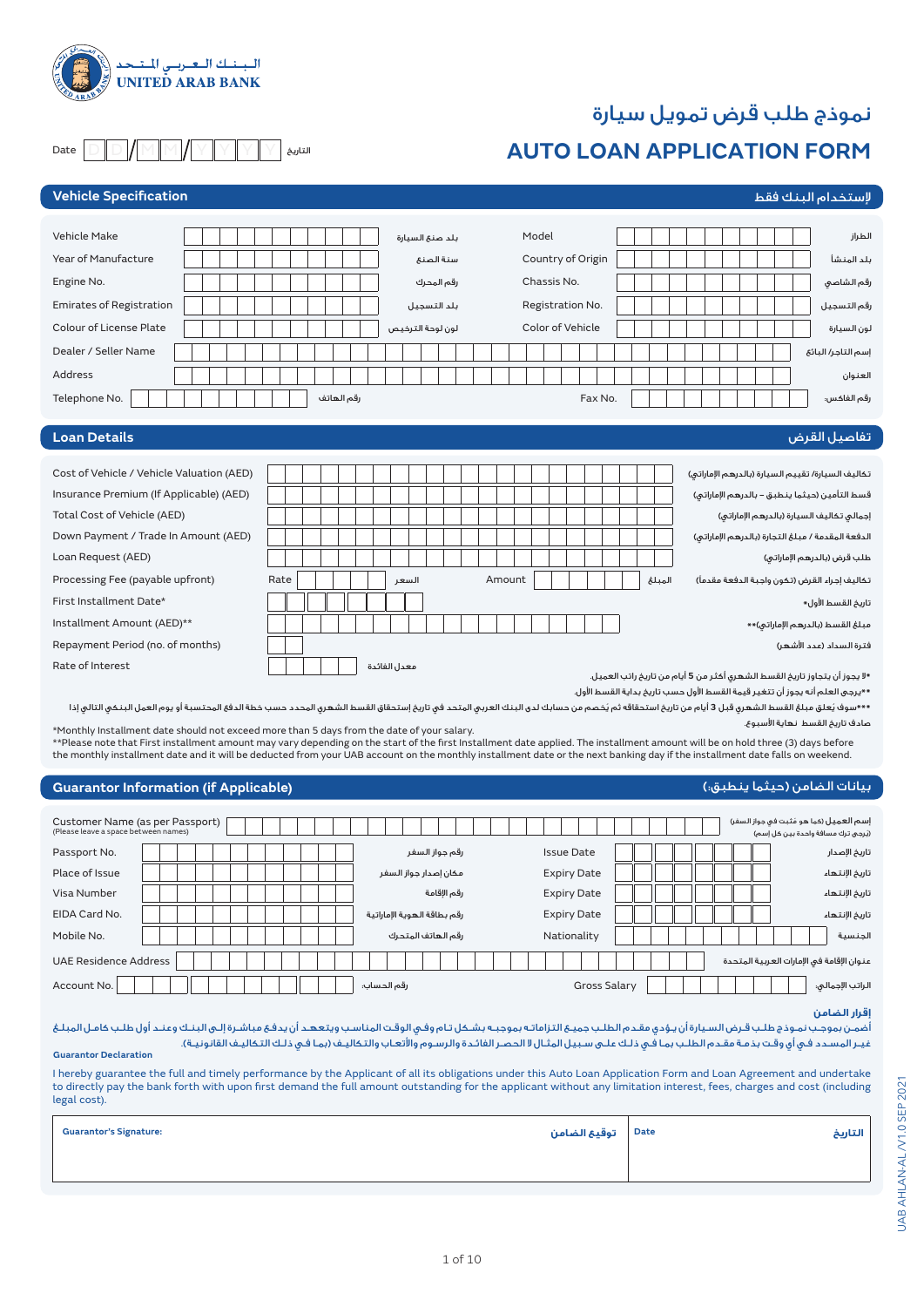

# **Customer's Declaration**

# **CUSTOMER DECLARATION BY EACH ACCOUNT HOLDER APPLYING BELOW:**

I irrevocably and unconditionally declare and agree that.

- 1. All information provided in this application is true, up-to-date, accurate and complete;
- 2. The Bank, its subsidiaries, affiliates, agents, third party service providers and any other party the Bank may deem appropriate may validate and verify all or any such information, through whatever third party sources it considers appropriate, including without limitation, any federal, emirate or overseas credit reference agency (e.g. Al Etihad Credit Bureau or replacement bureau):
- 3. I permit United Arab Bank to (at any time) request any credit references, account statements or other relevant information from my employer, any financial institution, regulatory body, any credit reference agency/bureau (including Al Etihad Credit Bureau and the Central Bank) and/or any other source United Arab Bank selects (each a Verification Authority) to assess my credit profile and history and my ability to meet my financial commitments, and I acknowledge that United Arab Bank may rely on such information and shall not be held liable if any such information is incorrect, incomplete or inaccurate. In addition to the aforesaid acknowledgment, for accessing my account statements, I also irrevocably agree to execute any Form, provided by United Arab Bank, either attached as annexure to this application Form or otherwise.
- 4. The Bank may share any such information held about me with any regulators, authorities, or any other third party that the Bank deems appropriate, in accordance with applicable laws and regulations for various purposes, including without limitation credit reference, anti- money laundering, country sanctions compliance, FATCA (or other tax authority reporting), fraud prevention and audit
- 5. I have very carefully read and had fully explained to me the UAB General Terms & Conditions, Schedule of Charges and any Agreements available relating to Account Opening, Regulatory Information, Personal Finances, Credit Cards and any other Bank product or service for which I am applying (either a hard copy of which I have obtained from a branch, an electronic copy of which I have downloaded, or which is disclosed on the Bank's website www.uab.ae). I also agree to routinely refer to the Bank's website to stay updated;
- 6. I hereby assign to United Arab Bank my monthly salaries, end of service benefits and any other dues towards settlement of my liabilities. I further confirm that these instructions are irrevocable and unconditional and will remain in force until full settlement of my liabilities and all sums due to the bank including interest and any other charges incurred by the bank in connection with granting or recovery of the loan.
- 7. I fully understand what I am entering into and the potential financial and other consequences of my responsibilities in banking with the Bank and using one or more of the Bank's products and services;
- 8. I will provide the Bank with updated personal and other information required by the Bank to maintain my products and services within a reasonable time after any information changes and becomes untrue, out-of-date, inaccurate or incomplete;

# إقرار العميل

#### **إقرار العميل )لكل صاحب حساب( بالشروط واألحكام المدرجة ادناه**

أقر بشكل نهائي ودون أي شرط وأوافق على ما يلي:

- .1 أن جميــع المعلومــات المقدمــة فــي هــذا الطلــب صحيحــة وحديثــة ودقيقــة وكاملــة.
- .2 يجـوز للبنـك وشـركاته الفرعيـة وشـركاته التابعـة ووكالئـه ومقـدم الخدمـات مــن الغيــر وأي طــرف يــراه البنــك مناســبًا أن يتحقــق مــن صالحيــة جميــع أو أي مـن هـذه المعلومـات مـن خـال أي مصـادر أخـرى حسـب مـا يـراه البنـك مناسـبًا بمـا فـي ذلـك علـى سـبيل المثـال ال الحصـر أي وكالـة تصنيـف إئتمانـي إتحاديـة أو فـي أي إمـارة أو وكالـة خارجـيــة (مثـل شـركة الإتحـاد للمعلومـات الائتمانيـة أو أي شـركة بديلـة).
- 3. أفــوض البنــك العربــى المتحــد أن يطلــب (فــى أي وقــت) أي تصنيــف ائتمانــى أو كشـوف حسـابات أو غير ذلك من المعلـومــات مــن أي جـهــة عـمــل أعـمــل لـديهــا أو مؤسسـة ماليـة أو جهـة تنظيميـة أو وكالـة تصنيف إئـتـمـانــي )بما فـي ذلـك شـركة اإلتحـاد للمعلومـات االئتمانيـة أو البنـك المركــزي( أو أي مصدر معلومـات آخـر يخـتــاره البنــك العـربــي المتــحد )والتـي تعتبـر كل مـنـهــا سـلـطــــة تـحـقــق) مــن أجــل تقيـيـم محفظـتــي الائتـمـانــيـة و تــاريـخـــي و قدرتــي علــى الوفــاء بالتزاماتــي الماليــة و أقــر أنــه يجــوز للبنــك العربــي المتحـد أن يعتمـد علـى هـذه المعلومـات وال يتحمـل البنـك أي مسـؤولية عـن خطــأ أو نقــص أو عــدم دقــة هــذه المعلومــات. باإلضافــة إلــى اإلقــرار الســابق، فإنــي أوافــق - بخصــوص الدخــول إلــى كشــوف الحســاب - بشــكل نهائــي وبـدون شـرط أن أوقـع أي نمـوذج يقدمـه لـي البنـك العربـي المتحـد سـواء فـي شــكل مرفــق لنمــوذج الطلــب هــذا أو بــأي طريقــة أخــرى.
- .4 يجــوز للبنــك العربــي المتحــد أن يشــارك تلــك المعلومــات التــي يحتفــظ بهــا بشــأني مــع أي جهــات تنظيميــة أو ســلطات أو أي طــرف ثالــث حســب مــا يــراه البنــك مناســبًا وفــق القوانيــن واللوائــح الســارية وألي غــرض بمــا فــي ذلــك علــى ســبيل المثــال ال الحصــر هيئــات التصنيــف االئتمانــي ومكافحــة غســيل األمـوال واإلمتثـال للعقوبـات المفروضـة علـى الـدول وقانـون اإلمتثـال لحسـاب الضرائــب الأجنبيـــة "فاتــكا" (أو غيرهــا مــن الســلطات الضريبيــة) أو لمنــع اإلحتيــال وكشــفه.
- .5 لقــد قرأت بعنايــة وتلقـيــت شـرح كامــل للشـروط واألحكــام الخـاصـة بالبنك العربــي المتحــد وملـحـــق الـرســـوم واإلتفـاقـيـــة المتـاحـــة بخصـــوص فـتـــح الحســـاب والمعلومــات التنظيميــة والتمويــات الشــخصية وبطاقــات االئتمــان وغيرهــا مــن منتجــات البنــك أو خدماتــه التــي أقــدم الطلــب بشــأنها )ســواء فـي شـكل نسـخة ورقيـة والتـي أحصـل عليهـا مـن أي فـرع أو فـي شـكل نسـخة إلكـتـرونـيـــة أحـمـــلها أو تكــون منشــورة علــى موقــع البنــك اإللكترونــي ae.uab.www، أوافــق أن أتصفــح موقــع البنــك العربــي المتحــد اإللكترونــي بشــكل دوري لإلطــاع علــى آخــر التحديثــات والتعديــات.
- .6 أتنــازل للبنــك العربــي المتحــد بموجــب هــذا اإلقــرار عــن راتبــي الشــهري ومكافـأة نهايـة خدمتـي وأي مسـتحقات أخـرى مقابـل تسـوية إلتزاماتـي، كمـا أؤكـد مـرة أخـرى أن هـذه التعليمـات نهائيـة و سـوف تبقـى سـارية إلـى حيـن تسـوية إلتزاماتـي وجميـع المبالـغ بالكامـل بمـا فـي ذلـك الفائـدة وأي رسـوم يتكبدهــا البنــك فــي ســبيل منحــي القــرض أو إســترداده.
- .7 أفهــم تمامــً مــا أوقــع عليــه والتبعــات الماليــة أو غيــر الماليــة المحتملــة بخصــوص مسـؤوليـاتــي عنـ التـعـامــل البنكـي مع البنــك وإستخـدام واحـد أو أكثــر مــن منتجاتــه وخدماتــه.
- .8 سـوف أزود البنـك العربـي المتحـد بالمعلومـات الشـخصية المحدثـة وغيرهـا مــن المعلومــات التــي يطلبهــا البنــك لمواصلــة تقديــم منتجاتــه وخدماتــه خـال وقـت معقـول وعقـب حـدوث أي تغييـر فـي أي مـن هـذه المعلومـات أو إذا أصبحــت غيــر صحيحــة أو غيــر محدثــة أو غيــر دقيقــة أو ناقصــة.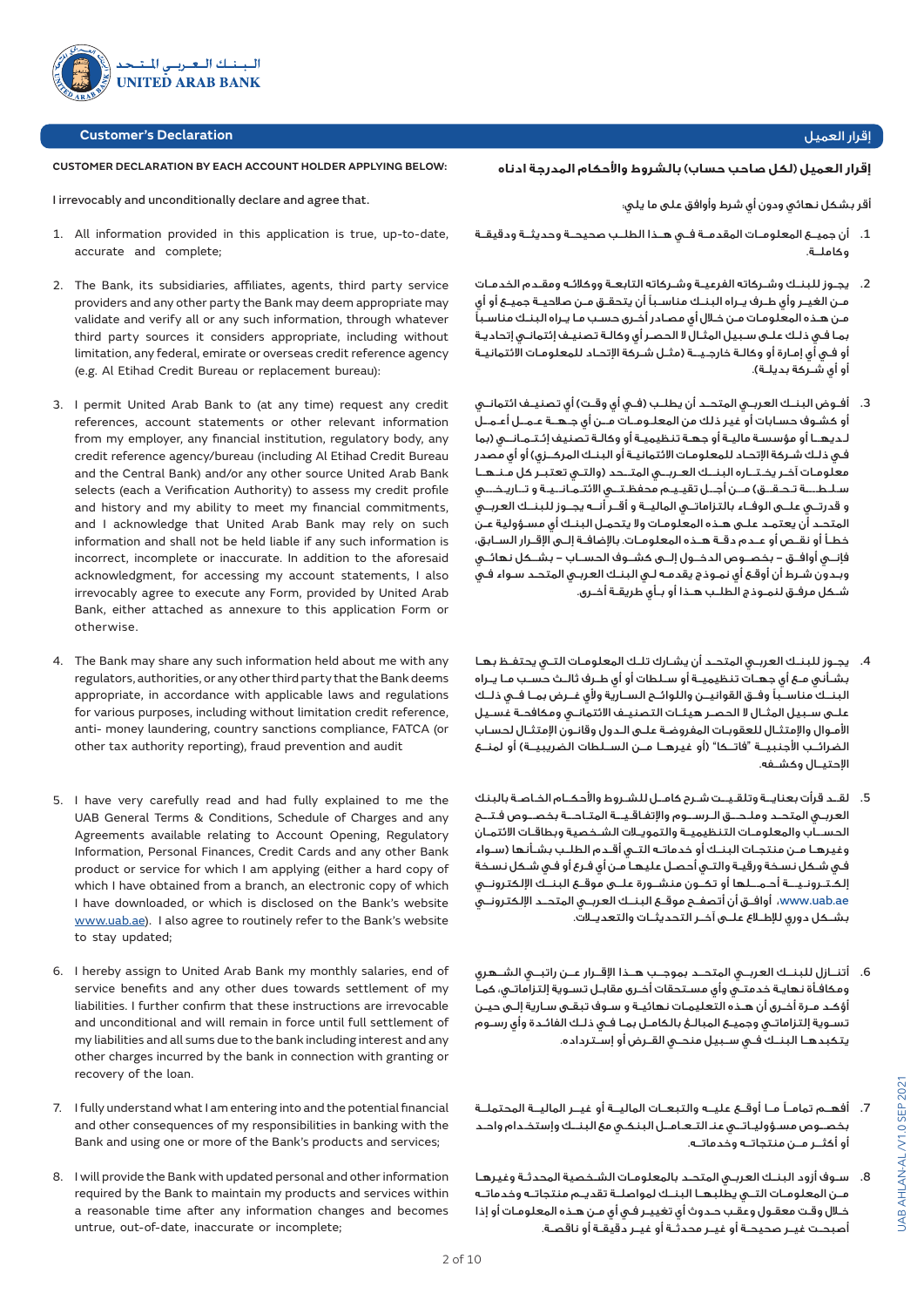

- 9. I understand that the Bank may decline the whole or any part of this application without giving a reason whatsoever and I do acknowledge the fact that I do not have any legal recourse in this respect;
- 10. The Bank has the right to change any of its UAB General Terms and Conditions from time to time and I will become legally bound by such change;
- 11. My continued retention or use of any Bank products or services after the effective date of any change in UAB General Terms and Conditions shall automatically be deemed my acceptance of the change and I shall not object in any dispute that I am not so bound, due to the absence of any physical signature on any UAB General Terms and Conditions, as replaced, amended, supplemented or deleted from time to time;
- 12. The Bank shall be entitled to close one or all my accounts or terminate any other product or services if any information provided by me is subsequently found to be untrue, out-of-date, inaccurate, incomplete or misleading or such account has been or is being used for any illegal purpose, or for any other reason that the Bank, at its sole discretion, may find reasonable.
- 13. This Application, The Bank's General Terms and Conditions, Schedule of Charges, any Agreements or any electronic copy which is disclosed on the Bank's website are made in two languages (English and Arabic) and, in the event of any dispute before the courts or other competent authorities in the United Arab Emirates, if there is a contradiction between the two texts, the Arabic text shall prevail (even if do not either speak, write or understand Arabic).
- .9 أفـهــم أنــه يـجـــوز للـبـنــك العـربــي المـتـحــد أن يرفض الطلب بشكل كلي أو جـزئــي دون إبداء أسـبــاب وأقــر بمـوجـبــه أنه ليس لي أي حق قانوني تجاه البنـك فـي هـذا الصـدد.
- .10 يتمتــع البنــك العربــي المتحــد بالحــق فــي تغييــر أي مــن شــروطه وأحكامــه العامــة مــن وقــت آلخــر و أوافــق علــى اإللتــزام بــأي مــن هــذه التغييــرات.
- .11 يعتبــر إســتمراري فــي إســتخدام منتجــات البنــك العربــي المتحــد أو خدماتــه بعــد تاريــخ ســريان أي تغييــر فــي الشــروط واألحــكام العامــة الخاصــة بالبنــك بمثابـة قبـول منـي لهـذا التغييـر وال يـجـــوز لــي أن أعـتــرض، خــال أي نــزاع، أو أتـذرع بأنـي غيـر ملـزم بهـذا التغييـر بحجـة عـدم توقيعـي علـى الشـروط واألحـكام العامـة الخاصـة بالبنـك بصيغتهـا البديلـة أو المعدلـة أو التكميليـة أو حســب المحــذوف منهــا مــن وقــت آلخــر.
- .12 ُ يحـق للبنـك العربـي المتحـد أن يغلـق أحـد حسـاباتي أو جميعهـا وأن ينهـي ُ أي منتجـات أو خدمـات أخـرى إذا ثبـت فيمـا بعـد أن أي مـن المعلومـات المقدمـة منــي غيــر صحيحــة أو غيــر محدثــة أو غيــر دقيقــة أو ناقصــة أو مضللــة أو أن هــذا الحســاب يســتخدم ألغــراض غيــر قانونيــة أو ألي ســبب آخــر يــراه البنــك ً معقــوال وفــق تقديــره المنفــرد.
- .13 صــدرت األحــكام والشــروط العامــة الخاصــة بالبنــك وملحــق الرســوم وأي إتفاقيــات أو أي نســخة إلكترونيــة منشــورة علــى موقــع البنــك اإللكترونــي باللـغــة العـربيــة واللغــة اإلنجليـزيــة وفـي حـال وجـود أي نـزاع أمـام المحاكم أو أي سـلطات مختصـة فـي دولـة اإلمـارات العربيـة المتحـدة أو فـي حـال وجـود أي تضــارب بيــن النصيــن، يعتــد بالنــص المحــرر باللغــة العربيــة حتــى لــو أن الطــرف اآلخــر ال يجيــد اللغــة العربيــة تحدثــا أو كتابــة.

| <b>Customer's Signature:</b> | Date   توقيع العميل | التاريخ |
|------------------------------|---------------------|---------|
|                              |                     |         |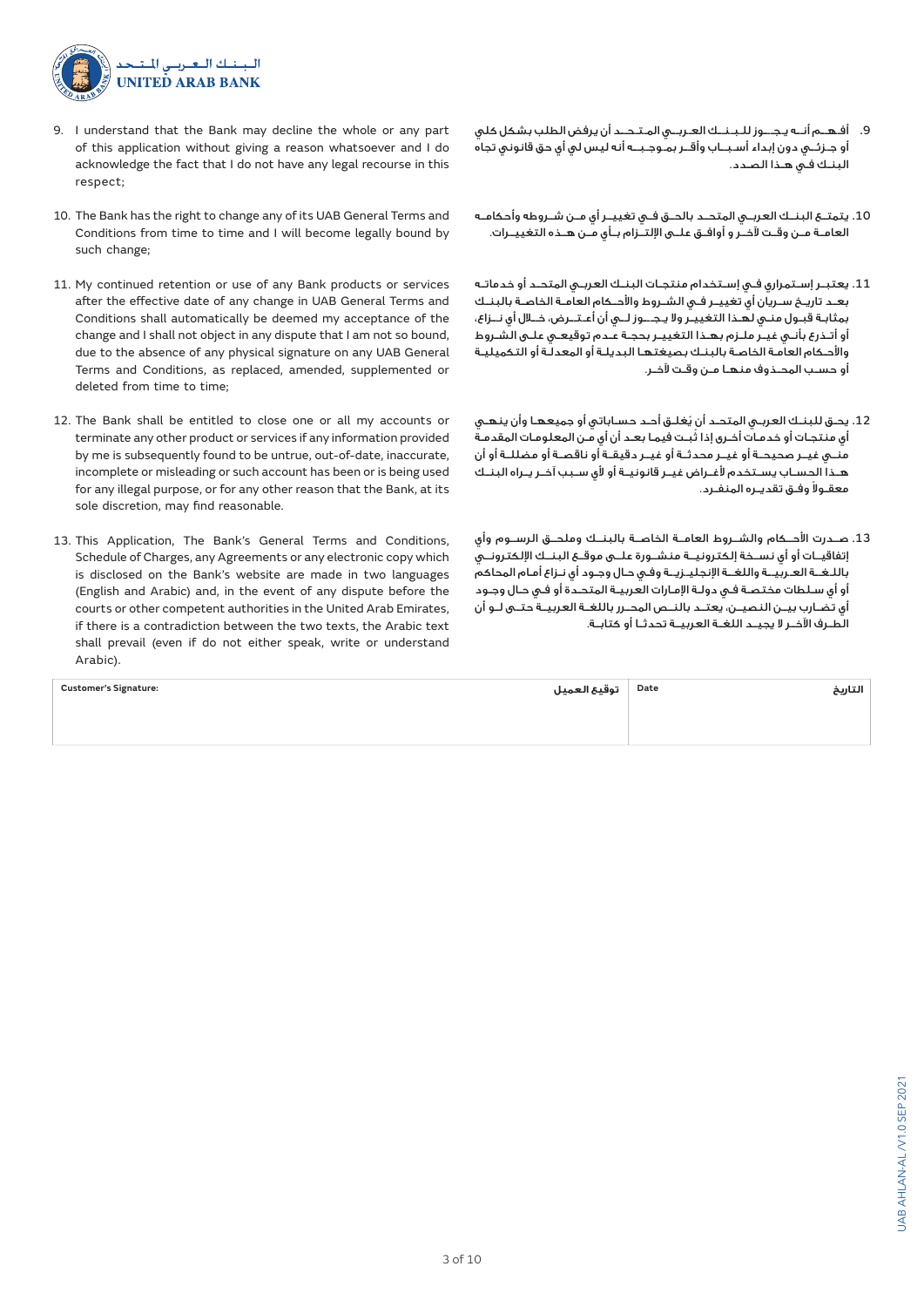

# إتفاقية / شروط وأحكام قرض تمويل سيارة **CONDITIONS AND TERMS / AGREEMENT LOAN AUTO**

This Agreement is made between **United Arab Bank PJSC,** being the First Party/Lender (hereinafter referred to as the **"Bank"**) and the **Customer** being the Second Party (hereinafter referred to as the **"Borrower"**).

Whereas the Borrower has applied for an auto loan as specified in the loan application (hereinafter referred to as the **"Loan"**) from the Bank and whereas the Bank has agreed to grant the Loan to the Borrower according to the terms and conditions stipulated herein.

Now, therefore, the Parties have agreed as follows.-

#### **1. The Loan**

The Bank shall grant the Borrower the amount of the Loan for the purchase of the Vehicle specified in the loan application (hereinafter referred to as the "Vehicle") and the Borrower has agreed to such Loan on the terms and conditions of this Agreement.

The Loan is deemed to be drawn in whole on the date on which the Bank approved and disbursed the Loan and the Borrower is committed to repay the monthly installments according to the repayment schedule specified hereinafter, whether he took delivery of the Vehicle or not.

#### **2. Repayment Schedule**

The Borrower hereby authorizes the Bank to apportion Installment between interest and principal in accordance with the Bank's procedures, details of which are available to Borrower on request and to debit the installment to the Borrower's Current Account until the Loan is fully repaid. The installment amount will be debited to the Borrower's account with the Bank on the respective due dates.

# **3. Borrower's Authorization**

The Borrower hereby authorizes the Bank to debit the installment amount and/or the penalty fees and/or any further charges due under this Agreement to any of his accounts maintained with the Bank or any branch of United Arab Bank and/or to attach and sell any property of the Borrower in the possession of the Bank or any branch of United Arab Bank towards settlement of Loan amount/penalty fees and/or any other charges.

The Borrower undertakes to ensure that the credit balance on such Account will be sufficient to meet such repayment instalments and the interest payable on the Loan as such sum falls due for payment. Debiting the Account will not constitute any form of payment unless there are sufficient available funds in the Account to meet such repayment.

#### **4. Penalty on Default**

If any instalment is not paid in full when it falls due, the Borrower agrees that all the outstanding Loan shall immediately become due and payable by the Borrower without any further notification thereof and that the Borrower shall immediately pay to the "Bank the amount of such outstanding Loan/Revolving Overdraft" together with all fees, interest and any other sums then due to the Bank.

The Borrower agrees that any overdue amount shall bear in addition to the agreed rate of interest laid down in Clause No. 2 a default rate of interest per annum calculated on the total amount overdue for the period commencing on default in payment and ending on receipt by the Bank of full repayment (The Borrower agrees to pay the said additional default rate of interest even if the overdue amount has resulted from insufficient credit balance in the Account). The Bank reserves the right to amend such charge at its discretion and to notify the customers by publication of charges by such means as the Bank may consider appropriate which shall constitute effective notice to the Borrower.

ُبرمــت هــذه اإلتفاقيــة بيــن **البنــك العربــي المتحــد ش.م.ع** بصفتــه الطــرف األول أ ُ أو المقــرض )والــذي يشــار إليــه فيمــا يلــي بإســم **البنــك**( والعميــل بصفتــه الطــرف ُ الثانــي )والــذي يشــار إليــه فيمــا يلــي بإســم **المقتــرض**(.

حيــث أن المقتــرض قــد تقــدم بطلــب للحصــول علــى قــرض ســيارة علــى النحــو ُ الموضـح فـي طلـب القـرض )والـذي يشـار إليـه فيمـا يلـي بإسـم **القـرض**( مـن البنـك، وحيـث أن البنـك قـد وافـق أن يمنـح المقتـرض هـذا القـرض وفـق الشـروط واألحـكام المنصــوص عليهــا فــي هــذه اإلتفاقيــة.

وعليه، فقد إتفق الطرفان على ما يلي:

#### **.1 القرض**

يمنــح البنــك المقتــرض مبلــغ القــرض لغــرض شــراء الســيارة المحــددة فــي طلــب القــرض (والتــى يُشــار إليهــا فيمــا يلــى بإســم الســيارة) وقــد وافــق المقتــّرض أن يحصــل علــى هــذا القــرض وفــق الشــروط واألحــكام المنصــوص عليهــا فــي هــذه اإلتفاقيــة.

يعتبــر العميــل قــد ســحب القــرض بالكامــل فــي التاريــخ الــذي يعتمــد فيــه البنــك القــرض و يصرفــه ويلتــزم المقتــرض بتســديد األقســاط الشــهرية وفــق ملحــق التســديد المحــدد أدنــاه ســواء إســتلم المقتــرض الســيارة أو ال.

# **.2 ملحق التسديد**

يخـول المقتـرض البنـك بموجبـه أن يقسـم القسـط بيـن الفائـدة وأصـل القـرض وفـق اإلجـراءات المقـررة مـن البنـك والتـي تتوفـر تفاصيلهـا لإلطـاع عليهـا مـن المقتـرض فـي حـال طلبهـا وأن يخصـم القسـط مـن حسـاب المقتـرض الجـاري إلـى حيـن سـداد ُ مبلــغ القــرض بالكامــل، ســوف يخصــم مبلــغ األقســاط مــن حســاب المقتــرض لــدى البنـك فـي تواريـخ اإلسـتحقاق الخاصـة بـكل قسـط.

# **.3 تفويض المقترض**

يفــوض المقتــرض البنــك بموجبــه أن يخصــم مبلــغ القســط وأي غرامــات أو رســوم أخـرى تكـون مسـتحقة بموجـب هـذه اإلتفاقيـة مـن حسـاب المقتـرض لـدى البنـك أو أي مـن فروعـه فـي دولـة اإلمـارات العربيـة المتحـدة أو أن يحجـز علـى أي مـن ممتلـكات المقتــرض التــي تحــت حيــازة البنــك أو أي مــن فروعــه فــي دولــة اإلمــارات العربيــة المتحــدة و أن يبيعهــا مقابــل تســوية مبلــغ القــرض و رســوم الغرامــة أو أي رســوم أخـرى تترتـب علـى ذلـك.

يتعهــد المقتــرض أن يضمــن توفيــر رصيــد كافــي فــي الحســاب للوفــاء بســداد أقســاط الدفعــات الشــهرية ألصــل القــرض والفائــدة واجبــة الدفــع عــن القــرض فــي مواعيــد اســتحقاق ســدادها. لــن يشــكل الخصــم مــن الحســاب أي شــكل مــن أشـكال الدفـع إال فـي حـال وجـود أمـوال كافيـة فـي الحسـاب للوفـاء بسـداد الدفعـه الشــهرية.

# **.4 الغرامة بسبب التقصير**

فــي حــال عــدم ســداد أي قســط فــي موعــد اســتحقاقه، يوافــق المقتــرض أن مبلــغ القــرض غيــر المســدد يصبــح مســتحق وواجــب الدفــع علــى الفــور مــن المقتــرض دون الحاجــة إلــى أي إخطــار إضافــي فــي هــذا الصــدد وإنــه يجــب علــى المقتــرض أن يدفــع إلــى البنــك مبلــغ القــرض غيــر المســدد و الســحب علــى المكشــوف المــدور والمتراكـم باإلضافـة إلـى جميـع الرسـوم والفوائـد وأي مبالـغ تكـون مسـتحقة لصالـح البنــك فــي هــذا التوقيــت.

يوافـق المقتـرض أن أي مبلـغ مسـتحق وقـد تأخـر سـداده يضـاف علـى قيمـة المبلـغ المسـتحق للقسـط القـادم **–** مضافـا إليـه معـدل الفائـدة المتفـق عليـه فـي البنـد **2 –** ً إضافـة إلـى معـدل فائـدة تأخيريـة سـنوي ً ا محسـوبا علـى إجمالـي المبلـغ متأخـر الســداد وذلــك عــن الفتــرة التــي تبــدأ مــن وقــت التخلــف عــن الســداد و تنتهــي فــي التاريــخ الــذي يقبــض فيــه البنــك كامــل الدفعــة )و يوافــق المقتــرض أن يدفــع معــدل فائــدة التأخيــر اإلضافيــة حتــى لــو كان المبلــغ متأخــر الســداد بســبب عــدم كفايــة الرصيــد المقيــد فــي الحســاب(. يحتفــظ البنــك بالحــق فــي تعديــل الرســوم وفـق تقديـره وأن يخطـر العمـاء بذلـك مـن خـال نشـر هـذه الرسـوم بالطريقـة التـي يراهـا البنـك مناسـبة والتـي تعتبـر بمثابـة إشـعار سـاري مـن البنـك إلـى المقتـرض.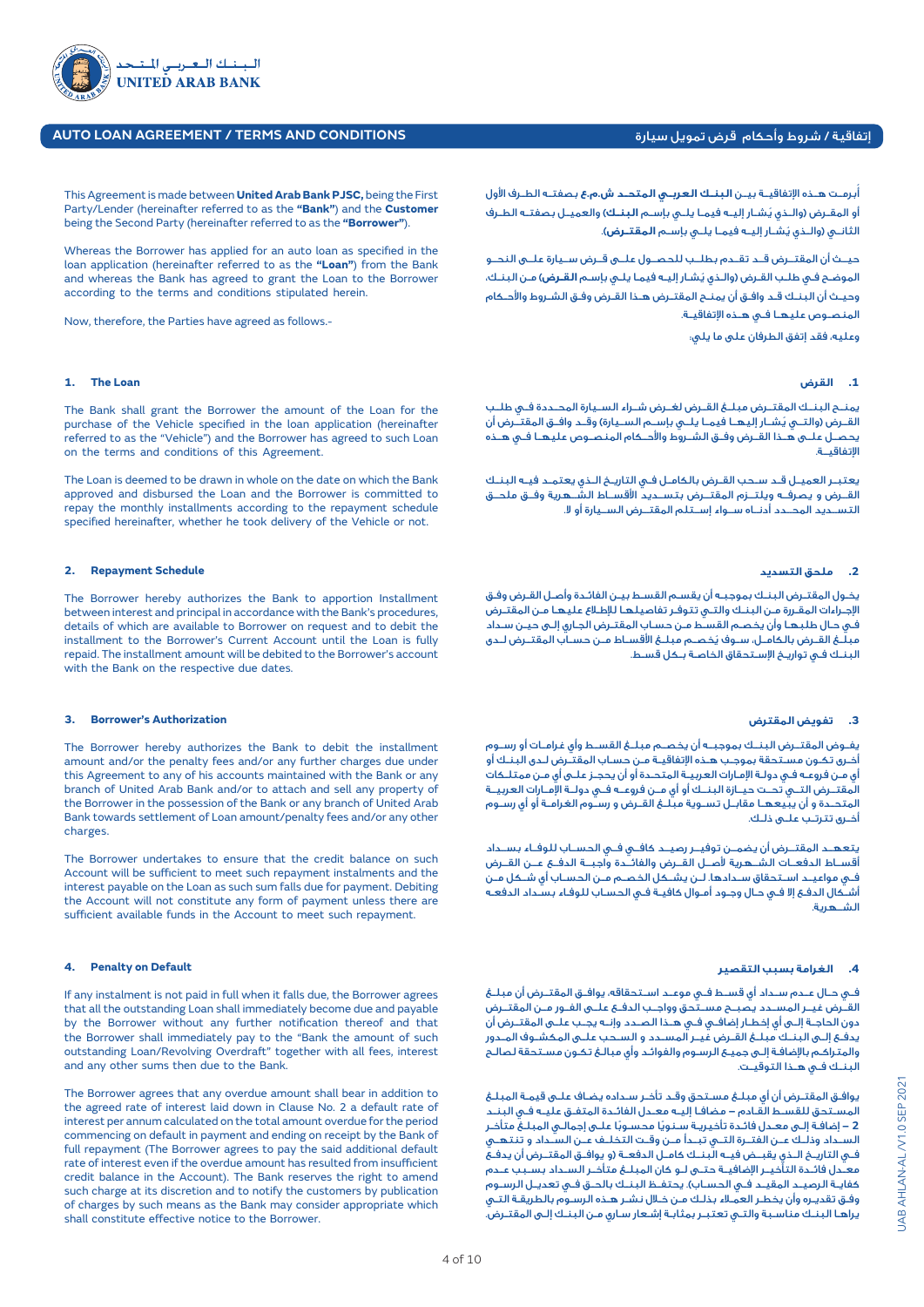

#### **5. Borrower's Obligations**

The Borrower undertakes and agrees to do the following:

- 5.1 obtain comprehensive insurance and continue to keep the Vehicle insured at all times against all insurable risks at the Borrower's expense with such insurance company and upon such terms as the Bank may, from time to time, approve or specify and not to do or permit anything to be doe which may render such insurance void or voidable. If the Borrower intends to make any claim in respect of such insurance, he must first notify the Bank in writing within 24 hours of the occurrence of the circumstances giving rise to such claim and providing such details as the Bank shall require. The Bank shall be named as first loss payee (beneficiary) on the insurance policy and shall be entitled to the benefit of any and all proceeds of any insurance policy relating to the Vehicle. The Borrower agrees to immediately pay over to the Bank all moneys received or recovered from any such insurers, or otherwise, and until such payment is paid to the Bank, will hold the same on trust for the Bank and if the Bank has provided any finance to the Borrower in respect of such insurance(s), the Bank shall be entitled to the benefit of any rebate or repayment of premium(s) in respect of the same. If the proceeds received under the insurance policy do not fully cover the liabilities of the Borrower toward the Bank under this Agreement and the Borrower shall pay such deficiency from his own resources. The borrower declares and agrees that the Bank shall have the right to renew the insurance policy and debit the premium on his account, if fails to renew it. The Borrower undertakes to advise the Bank and the insurance company immediately (maximum 3 days), of any accident to the Vehicle,
- 5.2 at any time, not to part with possession of the Vehicle or sell, assign, transfer, mortgage, create a lien or any other security interest or otherwise encumber or dispose of, lease or hire out the Vehicle or transfer ownership thereof or any rights relating thereto (or agree to do so) or otherwise permit any of the same or take the Vehicle out of the United Arab Emirates except with the prior written consent of the Bank,
- 5.3 to maintain the Vehicle in good repair and condition and be liable for all loss and damage suffered by the Vehicle howsoever arising except for normal wear and tear,
- 5.4 allow the Bank's nominated representative at any time to enter the Borrower's premises or location where the Vehicle is situated in order to inspect, repair and/or remove the Vehicle at the Borrower's expense.
- 5.5 to grant the Bank's nominated representative the right (but not the obligation) to perform any act or attend to any obligation stated in the application/agreement relating to the Vehicle or to its maintenance, repair or insurance or the taking of possession or recovery or the towing or selling thereof at any time,
- 5.6 to register the Vehicle at the Borrower's expense an in the Borrower's name an deliver the registration certificate to the Bank and to continue to maintain the same and to effect a mortgage (or other security as the Bank may require) over the Vehicle in the Bank's favour and to register such security with the applicable Traffic Department in the United Arab Emirates.
- 5.7 to pay and discharge all fines or other penalties or charges in respect of the Vehicle and its registration and/or the continuation of such registration,
- 5.8 not to use the Vehicle for any illegal or immortal purpose and only to use the Vehicle for its normal intended use,
- 5.9 to promptly comply with any instructions given by the Bank in respect of the Vehicle.

## **.5 التزامات المقترض**

يتعهد المقترض و يوافق على اآلتي:

- 1-5 يصــدر بوليصــة تأميــن شــامل ويحافــظ علــى بقــاء الســيارة مؤمــن عليهــا فـي جميـع األوقـات ضـد جميـع المخاطـر التـي يمكـن التأميـن ضدهـا علـى نفقــة المقتــرض لــدى شــركة تأميــن ووفــق تلــك الشــروط التــي يقرهــا ويحددهـا البنـك مـن وقـت آلخـر ويحظـر علـى المقتـرض أن ينفـذ أو يسـمح بتنفيــذ أي شــيء مــن شــأنه إبطــال بوليصــة التأميــن. وإذا نــوى المقتــرض أن يقــدم أي مطالبــة بخصــوص هــذا التأميــن، فيجــب عليــه إخطــار البنــك ً خطيــا خــال 24 ســاعة مــن وقــوع الظــروف المســببة لهــذه المطالبــة وأن يـزود البنـك بتلـك التفاصيـل التـي يطلبهـا البنـك، يجـب تسـمية البنـك كمســتفيد أول مــن الخســارة (مســُتفيد) فــي بوليصــة التأميــن ويكــون للبنــك الحــق فــي االســتفادة مــن أحــد أو جميــع العائــدات التــي تنتــج عــن بوليصـة التأميـن علـى السـيارة. يوافـق المقتـرض أن يدفـع علـى الفـور إلـى البنـك جميـع األمـوال التـي يقبضهـا المقتـرض أو يسـتردها مـن أي شـركة تأميــن أو بــأي طريقــة أخــرى، ويلتــزم المقتــرض - إلــى حيــن ســداد هــذه الدفعـة إلـى البنـك - أن يحتفـظ بهـذه األمـوال علـى سـبيل األمانـة لصالـح البنــك، وإذا قــدم البنــك أي تمويــل إلــى المقتــرض بخصــوص بوليصــة (بوليصـات) التأميـن، يحـق للّبنـك الانتفـاع مـن أي حسـم أو سـداد لأقسـاط التأميــن. إذا لــم تكفــي العائــدات المقبوضــة بموجــب بوليصــة التأميــن لتغطيــة جميــع التزامــات المقتــرض تجــاه البنــك بموجــب هــذه االتفاقيــة، يجــب علــى المقتــرض أن يعــوض البنــك عــن أي نقــص مــن أموالــه الخاصــة، ويقـر المقتـرض ويوافـق علـى أن البنـك يتمتـع بالحـق فـي تجديـد بوليصـة التأميــن وخصــم أقســاط التأميــن مــن حســاب المقتــرض فــي حــال فشــل المقتــرض فــي تجديــد بوليصــة التأميــن، ويتعهــد المقتــرض أن يخطــر البنــك وشــركة التأميــن علــى الفــور (وخــلال 3 أيــام بحــد أقصــى) فــى حــال وقــوع أي حادثــة للســيارة.
- 2-5 ال يحـق للمقـتــرض فـي أي وقـت بـأن يتنـازل عـن السـيارة أو يبيعهـا أو ينقـل ملكيتهـا أو يرهنهـا أو ينشـئ أي رهـن أو مصلحـة ضمـان عليهـا أو يتصـرف فيهـا أو يؤجرهـا أو ينقـل ملكيتهـا أو ينقـل حقوقـه فيهـا )أو يوافـق علـى ذلـك) أو يسـمح بـأى طريقـة أخـرى بإجـراء ذلـك أو يخـرج السـيارة خـارج دولـة اإلمــارات العربيــة المتحــدة بــدون الحصــول علــى موافقــة خطيــة مــن البنــك ً أولا،
- 3-5 وعلـى المقتـرض أن يحافـظ علـى السـيارة فـي حالـة جيـدة مـن حيـث الصيانة والإصــااع وأن يتحمــل جميــع الخســائر والأضــرار التــى تقــع للـسـيارة أيَــا كان .<br>ســببها باســتثناء حــالات الأســتهالك بالاســتعمال.
- 4-5 يجــب علــى المقتــرض أن يســمح للممثــل المعيــن مــن البنــك فــي أي وقــت أن يدخـل إلـى مقـر المقتـرض أو الموقـع الـذي توجـد السـيارة لمعاينتهـا أو إصالحهــا ونقلهــا علــى نفقــة المقتــرض.
- 5-5 أن يمنــح الممثــل المعيــن مــن البنــك الحـق (دونمـا أي إلــزام عليــه) أن يـؤدي أي عـمـــل أو يفـــي بــأي الـتـــزام وارد فـــي الطـلـــب/ االتفـاقـيـــة بخصـــوص السـيــارة أو بخصـوص صيانتهـا أو إصالحهـا أو التأميــن عليهـا أو اسـتالم حيازتهــا أو اســتردادها أو قطرهــا أو بيعهــا فــي أي وقــت.
- 6-5 أن يســجل الســيارة علــى نفقــة المقتــرض وبإســم المقتــرض وأن يســلم شـهادة التسـجيل إلـى البنـك لإلحتفـاظ بهـا وتنفيـذ أي رهـن )أو أي ضمـان آخـر حسـب مـا يطلبـه البنـك( علـى السـيارة لصالـح البنـك وأن يسـجل هـذا الضمــان لــدى دائــرة المــرور فــي اإلمــارات العربيــة المتحــدة.
- 7-5 أن يدفــع ويســتوفي جميــع الغرامــات والعقوبــات أو الرســوم علــى الســيارة وتســجيلها أو مواصلــة تســجيلها.
- 8-5 ٍ أن ال يستـخــدم السـيــارة في أي غــرض غـيــر قـانـونــي أو مناف لألخالق وأن ال يســتخدمها إال فــي االســتخدام العــادي المقصــود منهــا،
	- 9-5 أن يمتثل ألي تعليمات يصدرها البنك بخصوص السيارة.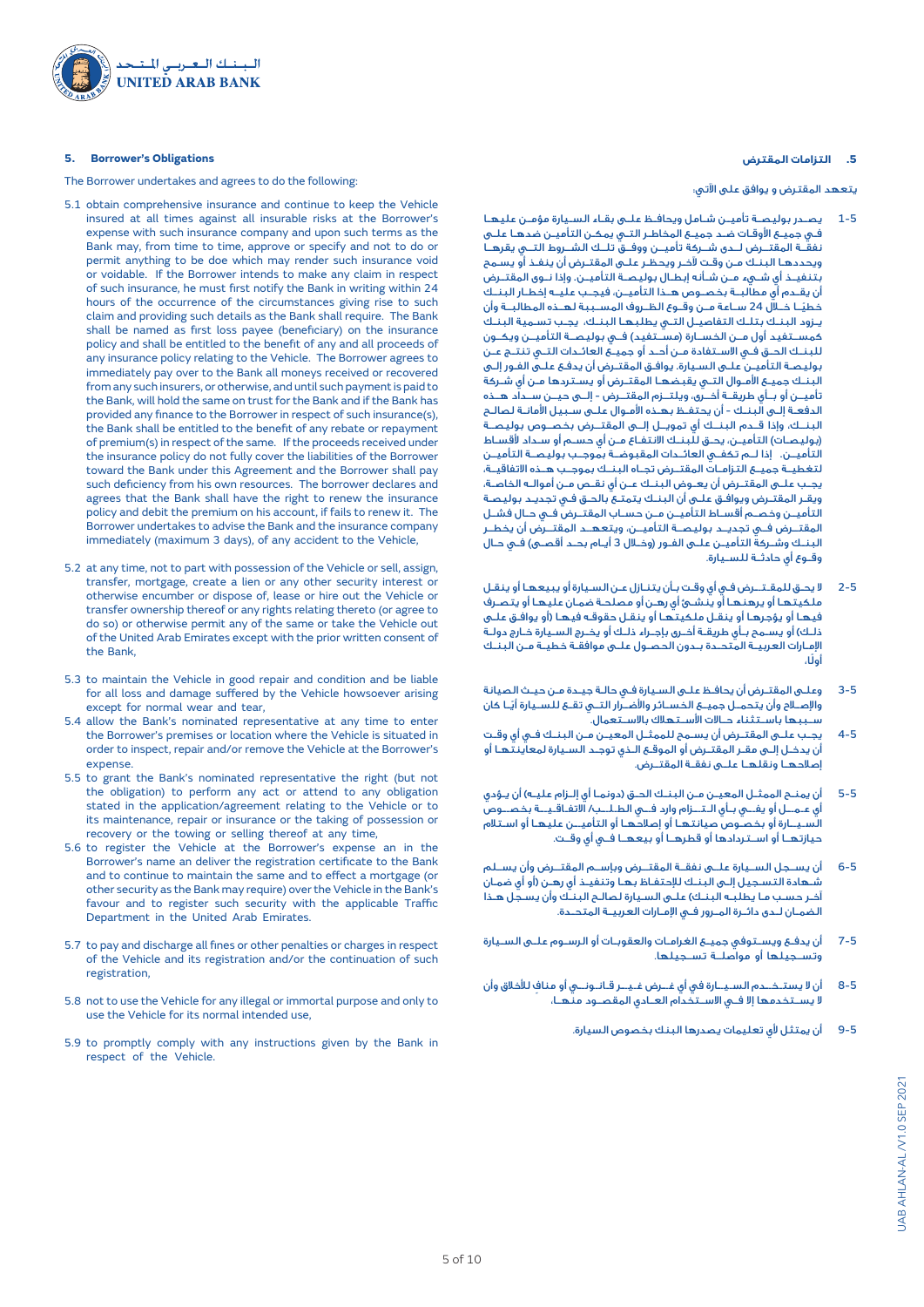

#### **6. Representations and Warranties**

- 6.1 The Borrower hereby declares that he is financially capable to pay the monthly installments on their due dates.
- 6.2 The Borrower hereby declares that he assigns to the Bank his end of service benefits when due if all the installments have not been repaid by then. The Borrower undertakes to request his employer for such assignment and to transfer his end of service benefits when due to his account with the Bank.
- 6.3 The Borrower further undertakes to furnish the Bank with any other security the Bank may demand.
- 6.4 The Borrower undertakes to mortgage the Vehicle in favor of the Bank until the last installment is paid together with any fees, charges and expenses due under this Agreement.
- 6.5 The Borrower shall maintain the Vehicle in good condition and undertake all required maintenance and renew the annual registration of the Vehicle and not permitted any person not holding a valid driving license to drive the Vehicle under any circumstances.
- 6.6 The Borrower agrees that in the event the proceeds from the sale of the repossessed Vehicle do not fully cover the outstanding liability of the Borrower to the Bank under this Agreement, the Borrower is responsible to cover the remaining outstanding amount including all fees, charges and other expensed incurred by the Bank including those on account of repossession and sale procedures.

#### **7. Event of Default**

If any of the following events of default occurs, all the installments together with any fees or charges shall be immediately due and payable without notice or judgement and without prejudice to any other rights which the Bank may have according to this Agreement or to the law:

- 7.1 If the Borrower's salary is not transferred to the Bank, or if he fails to pay any installment on its due date under this Agreement or any other facility agreement with the Bank or any branch of the Bank.
- 7.2 If the Borrower fails to perform any of his obligations under this Agreement.
- 7.3 If any information, representation, warranty or document delivered or mentioned in this Agreement proves to have been incorrect.
- 7.4 If the Borrower fails to repay his debts or honour his financial obligations or the Bank receives any information regarding the financial misfortune of the Borrower
- 7.5 If any person starts legal action against the Borrower.
- 7.6 If there are reasons to believe that the Borrower may not honour his obligations towards the bank.
- 7.7 If any accident causes a total loss or major damage to the Vehicle.
- 7.8 Death or insolvency or insanity of the Borrower.
- In any such event the Bank shall have the right to take all measures to safeguard its rights.

# **8. General Conditions**

8.1 All the accounts of any kind or title and in any currency opened in the name of the Borrower, or shall be opened in the future with the Bank or any branch of the Bank, will be considered as collateral securities, whereby the Bank shall have the right of set off between any amount due to the Bank and any Borrower's assets held by the Bank or any branch of the Bank for any reason and under any title whatsoever.

#### **.6 اإلقرارات والتعهدات**

- 1-6 يقـر المقتـرض بموجبـه أنـه يمتلـك القـدرة الماليـة لدفـع األقسـاط الشـهرية فــي تواريــخ إســتحقاقها،
- 2-6 ويقــر المقتــرض بموجبــه أنــه ســيتنازل إلــى البنــك عــن مكافــأة نهايــة خدمتــه فــي موعــد اســتحقاقها فــي حــال عــدم ســداد جميــع األقســاط فــي هــذا الوقــت. يتعهــد المقتــرض أن يطلــب مــن جهــة العمــل التــي يعمــل لديهـا أن تتنـازل وتحـول مكافـأة نهايـة خدمتـة فـي موعـد اسـتحقاقها إلـى حســاب المقتــرض لــدى البنــك.
	- 3-6 يتعهد المقترض أن يزود البنك بأي ضمان يطلبه البنك،
- 4-6 كمــا يتعهــد المقتــرض أن يرهــن الســيارة لصالــح البنــك إلــى حيــن ســداد أخــر قســط باإلضافــة إلــى أي رســوم أو أتعــاب أو نفقــات تكــون مســتحقة بموجــب هــذه االتفاقيــة.
- 5-6 يجــب علــى المقتــرض أن يحافــظ علــى الســيارة فــي حالــة جيــدة وأن يجــري جميــع الصيانــات المطلوبــة وأن يجــدد تســجيلها الســنوي وأن ال يســمح ألي شــخص ال يحمــل رخصــة قيــادة ســارية أن يقــود الســيارة تحــت أي ظــرف مــن الظــروف.
- 6-6 يوافـق المقتـرض أنـه إذا لـم تكفـي عائـدات بيـع السـيارة المعـاد حيازتهـا لتغطية كامـل اإللتزامـات الواقعـة علـى المقتـرض لصالـح البنـك بموجـب هـذه اإلتفاقيـة، ً يكــون المقتــرض مســؤولا عــن تغطيــة المبلــغ غيــر المســدد المتبقــي بمــا فــي ذلـك جميـع الرسـوم و األتعـاب و النفقـات التـي يتكبدهـا البنـك بمـا فيهـا تلـك المدفوعـة بسـبب إجـراءات إعـادة حيـازة السـيارة وبيعهـا.

# **.7 حدوث حاالت التقصير**

إذا وقــع أي مــن حــاالت التقصيــر التاليــة، تصبــح جميــع األقســاط باإلضافــة إلــى أي رسـوم أو أتعـاب واجبـة الدفـع مسـتحقة علـى الفـور دون الحاجـة إلـى إشـعار أو حكـم محكمـة ودون المسـاس بـأي حقـوق أخـرى يتمتـع بهـا البنـك بموجـب هـذه اإلتفاقيـة أو بموجـب القانـون.

- 1-7 فـي حـال عـدم تحويـل راتـب المقتـرض إلـى البنـك أو إذا لـم يدفـع المقتـرض القسـط فـي موعـد اسـتحقاقه بموجـب هـذه اإلتفاقيـة أو أي إتفاقية تسـهيل أخـرى مبرمـة مـع البنـك أو أي مـن فـروع البنـك.
	- 2-7 إذا لم يفي المقترض بإلتزاماته بموجب هذه اإلتفاقية.
- 3-7 إذا ثبت أن أي معلومــات أو إقــرار أو ضمـانــة أو مستنــد يسلمــه المـقـترض أو يــرد ذكــره فــي هــذه اإلتفاقيــة غيــر صحيــح.
- 4-7 إذا لــم يســدد المقتــرض ديونــه أو لــم يفــي بإلتزاماتــه الماليــة أو إذا لــم يســتلم البنــك أي معلومــات بخصــوص أي ضائقــة ماليــة تقــع للمقتــرض.
	- 5-7 إذا رفع أي شخص دعوى قضائية ضد المقترض.
- 6-7 فـي حـال وجـود مـا يجعـل البنـك يعتقـد أن المقتـرض لـن يسـتطيع الوفـاء بإلتزاماتــه تجــاه البنــك.
	- 7-7 في حال وقوع أي حادثة والتي تسبب خسارة كلية أو ضرر كبير للسيارة.
		- 8-7 في حال وفاة المقترض أو إفالسه أو فقدانه لألهلية.
- إذا وقـع أي مـن هـذه األحـداث، يتمتـع البنـك بالحـق فـي إتخـاذ جميـع التدابيـر لحمايـة حقوقه.

#### **.8 شروط عامة**

1-8 ً تعتبــر جميــع الحســابات أيــا كان نوعهــا أو مســماها وبــأي عملــة كانــت ُ مــن تلــك المفتوحــة بإســم المقتــرض أو التــي ســوف تفتــح بإســمه فــي المســتقبل لــدى البنــك أو لــدي أي فــرع مــن فــروع البنــك بمثابــة ضمانــات إضافيـة يتمتـع بموجبهـا البنـك بالحـق فـي تسـوية أي مبالـغ مسـتحقة إلـى البنـك بيـن هـذه الحسـابات أو مـن خـال أي أصـول مملوكـة للمقتـرض مـن تلـك التـي يحتفـظ بهـا البنـك أو يحتفـظ بهـا أي فـرع مـن فروعـه ألي سـبب مــن األســباب وتحــت أي مســمى مــن المســميات.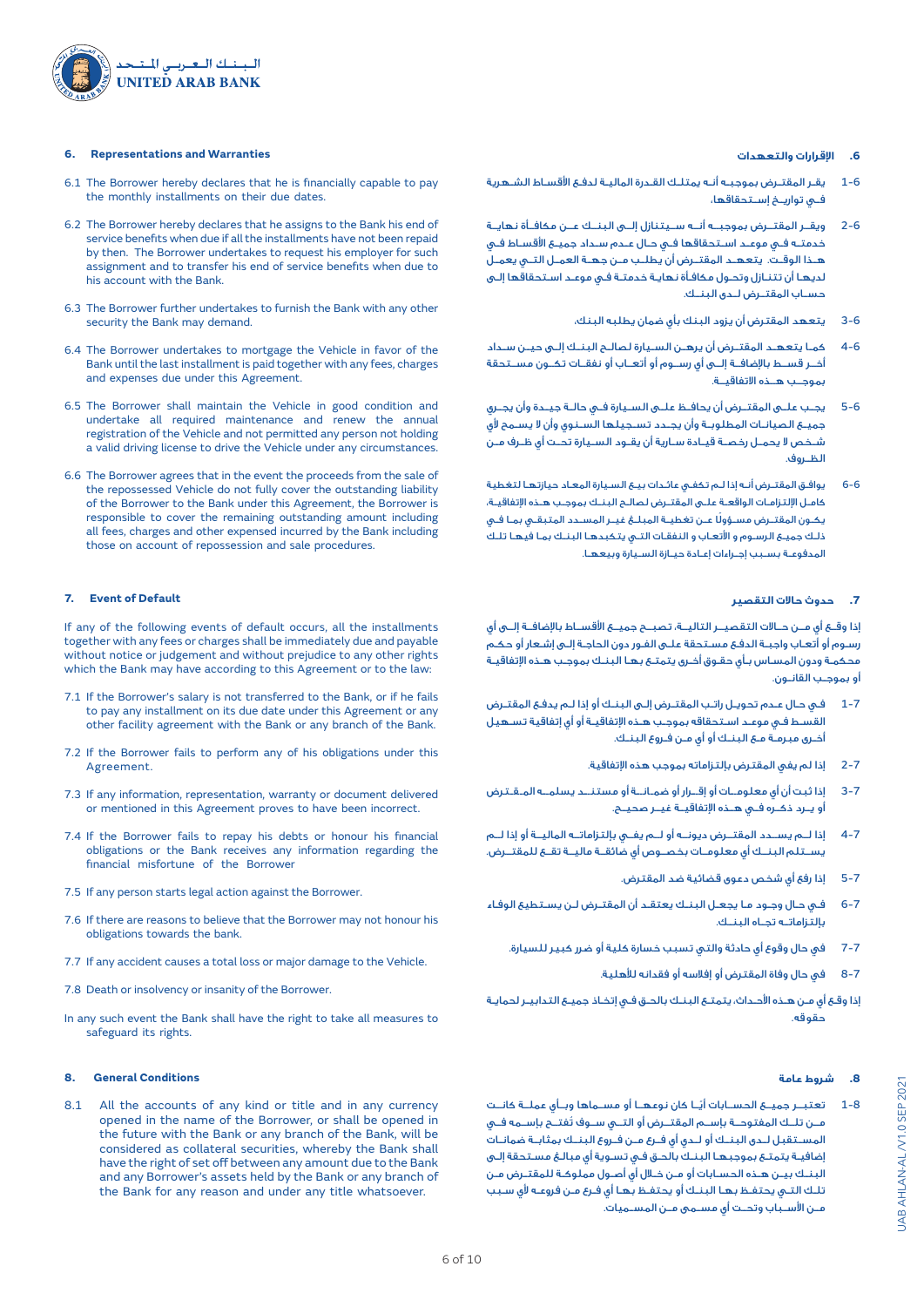

- 8.2 If an installment is payable on a day which is not a working day, then the payment shall be made on the following working day.
- 8.3 The Bank's books and records shall be sole evidence of all matters related to the Loan and the Borrower waives any right to challenge the correctness of these records.
- 8.4 No delay or omission on the part of the Bank in exercising or enforcing any right hereunder shall be construed as a waiver of, or impair any such right or a waiver to exercise any of the terms and conditions of this Agreement.
- 8.5 In the event of any legal proceedings having to be instituted by the Bank against the Borrower for recovery of money under this Agreement, all costs, fees and charges relative thereto shall be on the account of the Borrower.
- 8.6 Any deferment of installments shall be conditional on the Bank's written approval. Such deferment shall be subject to fees to be fixed by the Bank at the time at its sole discretion.
- 8.7 In the event that the Bank takes possession of the Vehicle, the Borrower shall reimburse all charges, costs and expenses incurred by the Bank for possession and repairing, if any.
- 8.8 The Borrower hereby irrevocably and unconditionally authorizes the Bank to sell or realise as it sees fit any and all securities held by it in order to repay the aforesaid sums. The Borrower shall remain responsible to the Bank for any deficiency.
- 8.9 The Borrower agrees that any item credited by the Bank to the Borrower's account(s) including items drawn payable at the Bank are subject to clearance in the ordinary course. Until such items are cleared, the Bank is entitled to exclude the value of items so credited for the purpose of calculating the interest.
- 8.10 The Borrower undertakes to check all notifications received from the Bank of amounts owing to the Bank. If within one month of the date of dispatch of a notification of balance to the Borrower's address as it appears in the records of the Bank no objection has been received from the Borrower, then the balance shown therein will be considered, correct and the fact that no communication has been received from the Borrower will, subject to manifest error on the part of the Bank, be confirmation of the correctness of the Account and the Borrower may not thereafter raise any objection in respect of any such notification of balance. The Borrower acknowledges that should the Borrower not receive a notification he will demand a statement of balance from the Bank. It will be the entire responsibility of the Borrower to demand a statement of balance from the Bank.
- 8.11 The Borrower hereby acknowledges and concedes that the Banks books and accounts shall be the sole and conclusive evidence of the sum due or which the Borrower is bound to pay in respect of the Loan and the Borrower also specifically waives any right to challenge the correctness of these records except as set out in Clause 9 below.
- 8.12 Payments by the Borrower shall be made to the Bank without any set-off, counter-claim, withholding or condition of any kind except that if the Borrower is compelled by law to make such withholding, the sum payable by the Borrower shall be increased so that the amount actually received by the Bank is the amount it would have received if there has been no withholding.
- 8.13 No failure to exercise, nor any delay in exercising, on the part of the Bank of any right or remedy hereunder shall operate as a waiver thereof. The rights and remedies of the Bank herein provided are cumulative and not exclusive of any other rights or remedies it may have.
- 2-8 ُ إذا كان أي قسـط مسـتحق الدفـع فـي أي يـوم ليـس يـوم عمـل، عندئـذ تقـدم الدفعــة فــي يــوم العمــل التالــي.
- 3-8 وتعتبــر ســجالت البنــك ودفاتــره الدليــل الوحيــد بخصــوص كل مــا يتعلــق بالقــرض ويتنــازل المقتــرض بموجــب هــذا عــن أي حــق للطعــن فــي صحــة هــذه الســجالت والدفاتــر.
- 4-8 ال يجـوز تفسـير أي تأخيـر أو سـهو مـن البنـك فـي ممارسـة أي حـق بموجـب هــذه اإلتفاقيــة أو إنفــاذه علــى أنــه تنــازل أو تســاهل مــن البنــك بخصــوص هـذا الحـق أو أنـه تنـازل منـه عـن تطبيـق أي مـن الشـروط واألحـكام الـواردة فــي هــذه اإلتفاقيــة.
- 5-8 فــي حــال رفــع أي إجــراءات قانونيــة مــن البنــك ضــد المقتــرض إلســترداد األمــوال المقدمــة مــن البنــك بموجــب هــذه االتفاقيــة، يتحمــل المقتــرض جميـــع التكـالـيـــف واألتعـــاب والرســوم المدفوعــة فــي هــذا الصــدد.
- 6-8 ُيرجــى العلــم أنــه ال يمكــن تأجيــل أي قســط إال بموجــب موافقــة خطيــة مــن البنـك، كمـا أن أي تأجيـل يخضـع لرسـوم يحددهـا البنـك فـي وقـت التأجيـل وفــق تقديــره المنفــرد.
- 7-8 إذا إسـتحوذ البنـك علـى السـيارة، يلتـزم المقتـرض بتسـديد جميـع الرسـوم والتكاليــف والنفقــات التــي يتكبدهــا البنــك فــي ســبيل اإلســتحواذ علــى الســيارة أو إصلاحهـا (إن وجـد).
- 8-8 يفـوض المقتـرض البنـك دون شـرط وبشـكل ال رجعـة فيـه أن يبيـع أو يسـيل ً - حســب مــا يــراه البنــك مناســبا - جميــع الضمانــات التــي يحتفــظ بهــا البنـك فـي سـبيل تسـديد أي مـن المبالـغ سـالفة الذكـر. ويبقـى المقتـرض ً مســؤولا أمــام البنــك عــن أي نقــص فــي هــذه األمــوال.
- 9-8 يوافــق المقتــرض أن أي قيمــة بنــد يقيــده البنــك فــي حســاب )حســابات( المقتـرض بمـا فـي ذلـك مبالـغ البنـود المسـحوبة والمسـتحقة الدفـع لـدى البنـك تخضـع للموافقـة فـي السـياق العـادي لألعمـال. وإلـى حيـن مخالصـة هـذه البنـود، يتمتـع البنـك بالحـق فـي اسـتبعاد قيمـة البنـود المقيـدة فـي الحسـاب (الحســابات) لأغــراض حســاب الفائــدة.
- 10-8 يتعهــد المقتــرض أن يراجــع جميــع اإلشــعارات التــي يتلقاهــا مــن البنــك بخصــوص المبالــغ المســتحقة لصالــح البنــك، وإذا لــم يســتلم البنــك أي اعتـراض مـن المقتـرض، خـال شهــر واحــد مـن تاريــخ إرســال اإلخطــار إلــى عنوان المقـتــرض المــدون فـي سجـالت البنـك بخصـوص الرصـيـد، عنـدئـذ ً يعتبـــر الـرصيـــد المبيــن فــي اإلخطــار صحيحــا، ويعتبــر عــدم إســتالم أي مراسـلة مـن المقتـرض بمثابـة تأكيـد علـى صحـة المبلـغ إال فـي حـال وجـود خطــأ واضــح مــن جانــب البنــك، وال يجــوز للمقتــرض بعــد ذلــك أن يعتــرض علــى اإلخطــار بالرصيــد. ويقــر المقتــرض أنــه فــي حــال عــدم إســتالمه ألي إشــعار، فإنــه ســوف يطلــب كشــف حســاب مــن البنــك بخصــوص الرصيــد، ويتحمــل المقتــرض كامــل المســؤولية عــن طلــب كشــف حســاب بالرصيــد مــن البنــك.
- 11-8 يقــر المقتـــرض بموجــب هــذا أن ســجالت البنــك ودفاتــره تعتبــر الدليــل الوحيــد والكامــل بخصــوص المبلــغ المســتحق أو الــذي يلتــزم المقتــرض بسـداده بخصـوص القـرض وأن المقتـرض يتنـازل علـى وجـه التحديـد عـن أي حـق فـي الطعـن فـي صحة هذه السـجالت باستثنــاء مــا يــرد في الـبـنــد **9** أدنــاه.
- 12-8 يـدفــع المقتــرض الدفعــات إلــى البنك بــدون أي مقــاصة أو مطالبة مقابلة ً أو إســتقطاع أو إشــتراط مــن أي نــوع إال إذا كان المقتــرض مجبــرا بموجــب القانــون أن يطبــق مثــل هــذه االســتقطاعات، ففــي هــذه الحــال يتــم زيــادة المبلــغ واجــب الدفــع بذمــة المقتــرض بحيــث يقبــض البنــك نفــس المبلــغ ُ الــذي كان ســيقبضه لــو لــم يطبــق هــذا االســتقطاع.
- 13-8 ال يعتبـر أي تقاعـس أو سـهو مـن البنـك أو تأخيـر منـه فـي ممارسـة أي حـق أو سـبيل لمعالجـة الضـرر منصـوص عليـه بموجـب هـذه االتفاقيـة تنـازل مـن البنــك عــن هــذا الحــق أو الســبيل، مــع العلــم أن الحقــوق و ســبل معالجــة الضـرر المنصـوص عليهـا فـي هـذه االتفاقيـة لصالـح البنـك تعتبـر تراكميـة و ليسـت محصـورة فـي أي طـرق أخـرى لمعالجـة الضـرر أو حقـوق يتمتـع بهـا البنـك.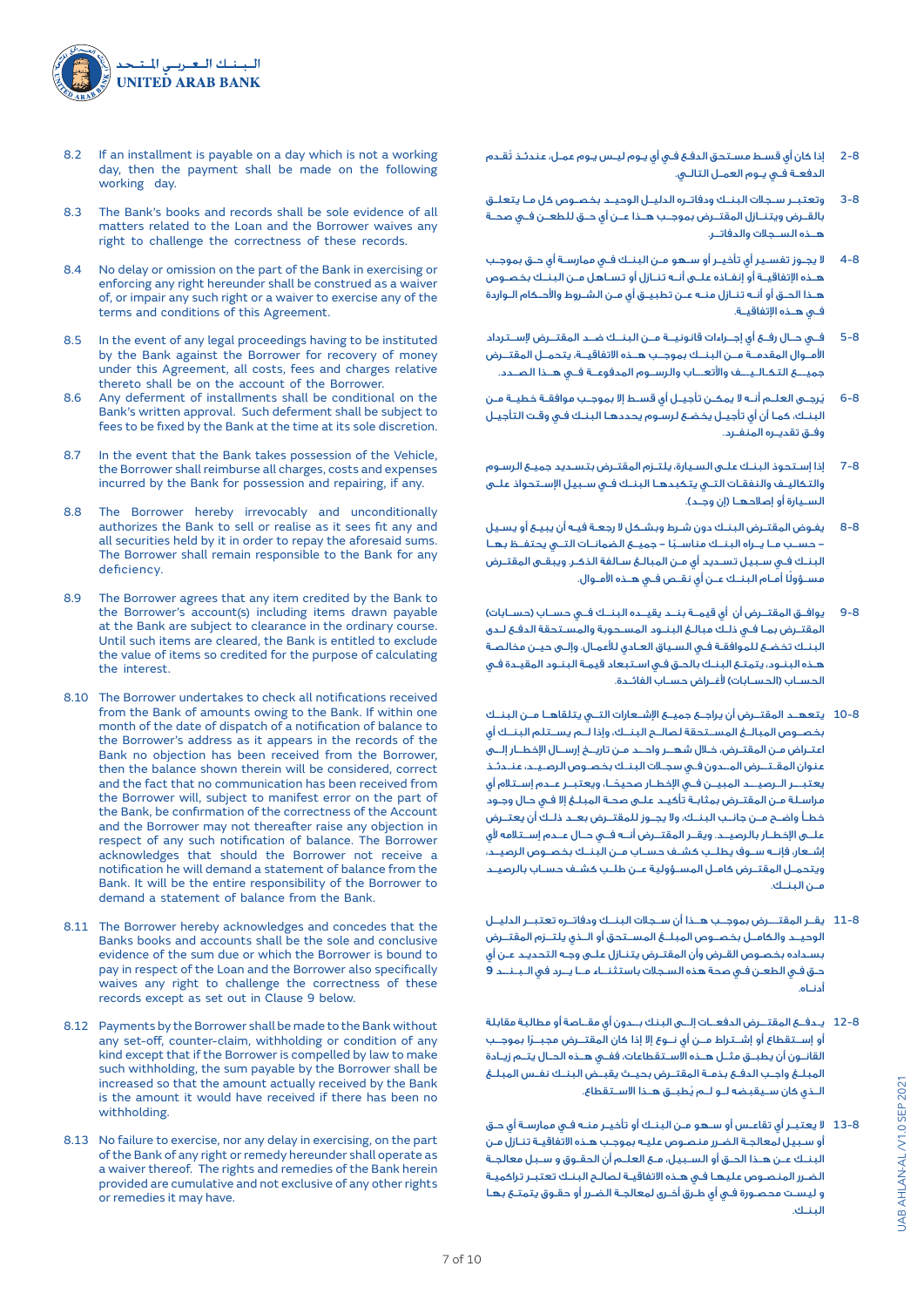

- 8.14 The Borrower resides in United Arab Emirates and in the case of any dispute regarding this Auto Loan Agreement the Borrower agrees that this Auto Loan Agreement shall be subject to and governed by the laws and regulations in force in the United Arab Emirates. Should the Borrower leave the United Arab Emirates, the Borrower undertakes to inform the Bank at least one month in advance and to repay the balance of the Loan outstanding before so leaving.
- 8.15 The Undated Cheque is already executed and signed by the Borrower for the total facility amount plus the (insert the amount in adherence with CB regulations in this regard. The Borrower authorises the Bank to insert the date on the said cheque and present for payment upon default by the Borrower in paying of any instalment. In such circumstances the whole amount outstanding including any default interest and other charges will become due and payable. As and when required, the Bank may request the Borrower to replace the Undated Cheque and the Borrower agrees to provide the same. (The Borrower understands that this cheque would in the ordinary course be destroyed by the Bank on satisfactory settlement of the Loan unless specifically requested by the Borrower 7 days before the settlement of the Loan to be returned to the Borrower).
- 8.16 The Borrower hereby acknowledges that he has read this, Auto Loan Agreement and that he understands and agrees to the obligations, liabilities and rights hereunder whether set out in English / Arabic.

## **9. Prepayment**

Early settlement of the Loan by the Borrower is subject to an early settlement charge as applicable at the date of settlement.

The Borrower agrees to pay prepayment fee on the outstanding Loan amount if he/she partially or fully settles the Loan earlier than the repayment period agreed at the time of granting the Loan, wherever applicable at the prevailing rates determined by the Bank. Details of current charges will be available on request at any of the Bank's branches in the UAE.

#### **10. Rights of Set Off**

The Bank may, in addition to its rights as bankers, at any time and without notice to the Borrower combine or consolidate all or any of the amounts (in whatever currency) now or hereafter standing to the credit of any of the Borrower's accounts against all sums due hereunder or any other of the Borrower's obligations to the Bank whether such liabilities are actual or contingent, primary or collateral and several joint.

#### **11. Jurisdiction**

This Agreement shall be governed, by and construed and interpreted in accordance with the laws of the United Arab Emirates. The courts of Sharjah shall have non-exclusive jurisdiction over any dispute arising in connection with this Agreement.

#### **12. Facsimile / Telephone Instructions**

The Bank has the sole discretion to act or respond to instructions received by fax or telephone unless there are written instructions to the contrary.

- 14-8 يقيــم المقتــرض فــي دولــة اإلمــارات العربيــة المتحــدة وإذا نشــب أي نــزاع بخصـوص إتفاقيـة قـرض السـيارة هـذه، يوافـق المقتـرض أن تخضـع إتفاقيـة قـرض السـيارة هـذه للقوانيـن واللوائـح السـارية فـي دولـة اإلمـارات العربيـة المتحــدة. وإذا قــرر المقتــرض مغــادرة دولــة اإلمــارات العربيــة المتحــدة، يتعهــد المقتــرض بإبــاغ البنــك قبــل شــهر واحــد علــى األقــل وأن يدفــع رصيــد القــرض غيــر المســدد قبــل مغــادرة الدولــة.
- 15-8 يكــون قــد وقــع المقتــرض وأصــدر بالفعــل الشــيك غيــر المــؤرخ بخصــوص كامـل مبلـغ التسـهيل باإلضافـة إلـى .... )يحـدد المبلـغ حسـب لوائـح البنـك المركـزي السـارية فـي هـذا الصـدد(. يفـوض المقتـرض البنـك بموجـب هـذا أن يــدون التاريــخ علــى هــذا الشــيك وأن يقدمــه للدفــع فــي حــال وقــوع أي تقصيــر مــن المقتــرض فــي ســداد أي قســط، وفــي هــذه الظــروف يصبــح كامـل المبلـغ غيـر المسـدد بمـا فـي ذلـك أي فائـدة تأخيـر أو أي رسـوم أخـرى مســتحقة وواجبــة الســداد. ويجــوز للبنــك أن يطلــب مــن المقتــرض إذا لــزم األمــر أن يســتبدل الشــيك غيــر المــؤرخ وعلــى المقتــرض أن يوافــق علــى تقديـم شـيك بديـل. ((يفهـم المقتـرض أن البنـك سـوف يتلـف هـذا الشـيك ٍ فــي الســياق العــادي لألعمــال عقــب تســوية القــرض بشــكل مــرض مــا لــم يطلـب المقتـرض، علـى وجـه الخصـوص، إسـترداد الشـيك قبـل **7** أيـام مـن تســوية القــرض.
- 16-8 يقــر المقـــترض بموجــب هــذا أنــه قــد قــرأ إتفاقيــة قــرض الســيارة هــذه ويفهــم ويوافــق علــى اإللتزامــات والمســؤوليات والحقــوق الــواردة فيهــا ســواء كانــت باللغــة العربيــة أو باللغــة اإلنجليزيــة.

# **.9 الدفعة المقدمة**

يخضــع الســداد المبكــر للقــرض مــن قبــل المقتــرض للتســوية المبكــرة للرســوم علــى النحــو الســاري فــي تاريــخ التســوية.

يوافــق المقتــرض أن يدفــع رســم دفعــة مقدمــة عــن مبلــغ القــرض غيــر المســدد فــي حــال تســوية المقتــرض للقــرض بشــكل جزئــي أو كلــي فــي تاريــخ مبكــر قبــل فتـرة التسـديد المتفـق عليهـا فـي وقـت منـح القـرض وفـق األسـعار السـائدة التـي يحددهـا البنـك. يوفـر البنـك تفاصيـل الرسـوم الحاليـة، بنـاء علـى طلـب المقتـرض، فــي فــروع البنــك فــي دولــة اإلمــارات العربيــة المتحــدة.

#### **.10 حقوق المقاصة**

يجــوز للبنــك، بصفتــه جهــة بنكيــة، وفــي أي وقــت ودون الحاجــة إلــى إرســال إخطــار إلـى المقتـرض أن يجمـع أو يضـم جميـع المبالـغ (بـأي عملـة كانـت) أو أي منهـا مـن تلـك التـي تكـون مقيـدة فـي أي مـن حسـابات المقتـرض مقابـل جميـع المبالـغ التـي تكــون مســتحقة بموجــب هــذه اإلتفاقيــة أو مقابــل أي التــزام آخــر علــى المقتــرض لصالـح البنـك سـواء كانـت هـذه اإللتزامـات محتملـة أو فعليـة أو أساسـية أو إضافيـة أو فرديـة أو جماعيـة.

#### **.11 اإلختصاص القضائي**

.<br>تخضـع هـذه الإتفاقيـة للقوانيـن السـارية فـي دولـة الإمـارات العربيـة المتحدة وتُفسّـر ً وفقــا لهــا. وتتمتــع محاكــم الشــارقة باختصــاص غيــر حصــري للنظــر فــي أي نــزاع ينشـأ عـن هـذه االتفاقيـة أو فيمـا يتعلـق بهـا.

# **.12 إرسال التعليمات بالفاكس أو الهاتف**

يتمتــع البنــك بالســلطة التقديريــة المطلقــة للتصــرف وفــق أي تعليمــات يتلقاهــا البنــك عبــر الفاكــس أو الهاتــف إال فــي حــال وجــود تعليمــات خطيــة بغيــر ذلــك.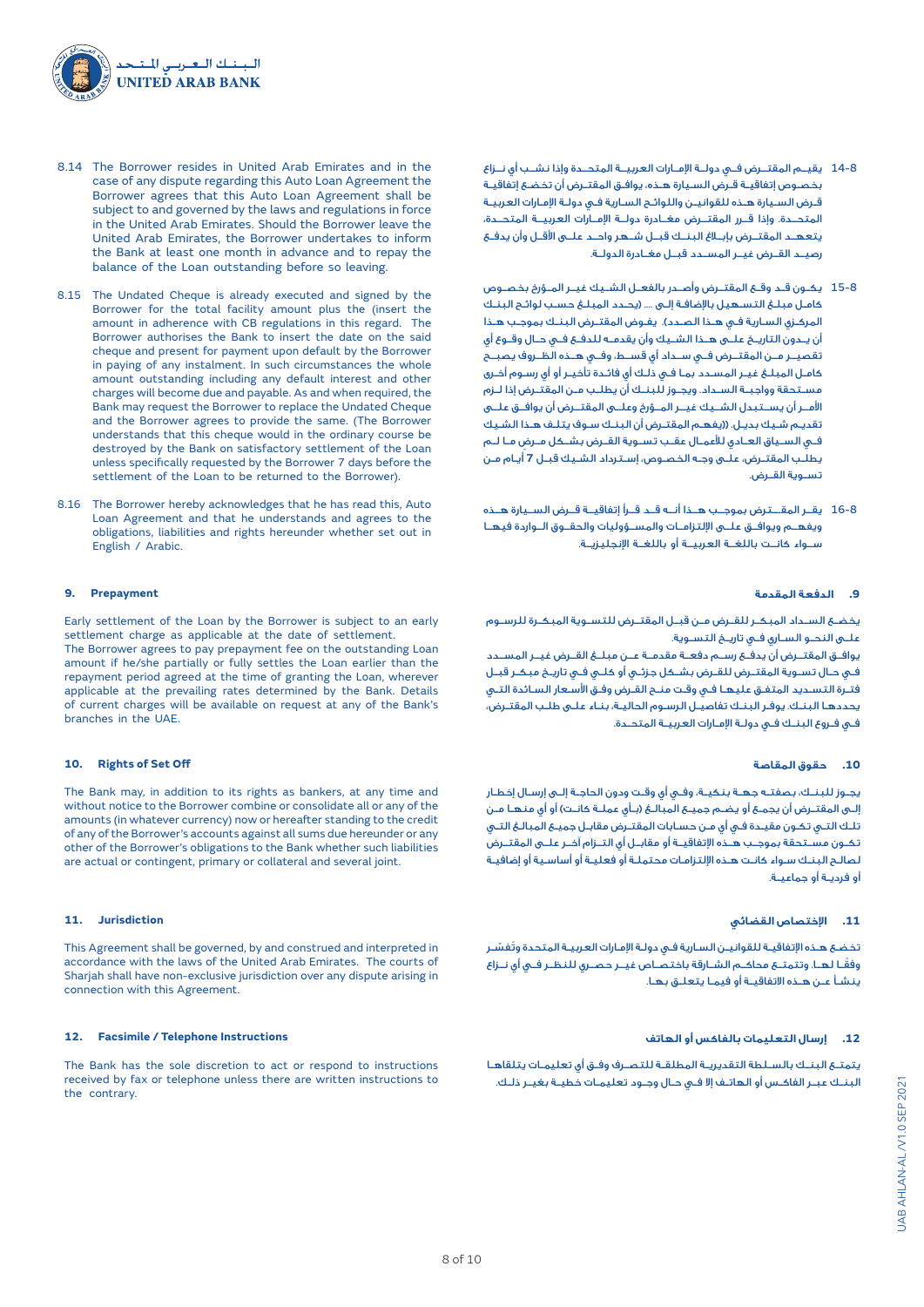

## **13. Notice**

All notices and correspondence between the parties herein (the Bank and the Borrower) shall be valid and binding when hand delivered or sent by registered mail to the address of the intended recipient specified on the front page of this Agreement or as notified from time to time in writing.

# **14. Validity of Agreement**

- 14.1 This Agreement shall be in effect and binding upon the Borrower and the Bank and their heirs/successors/assignees from the date it is signed and will remain in force until full and final settlement of the Loan. Notwithstanding that any provision of this application/agreement shall continue in full force and effect.
- 14.2 The Bank may at any time, transfer or assign any of its rights, benefits and/or obligations under this Agreement. Without the prior consent of the Borrower.

#### **.13 اإلخطار**

تكـون جميـع اإلخطـارات والمراسـات المتبادلـة بيـن الطرفيـن بموجـب هـذه اإلتفاقيـة )وهمـا البنـك والمقتـرض( صحيحـة و ملزمـة فـي حـال تسـليمها أو إرسـالها بالبريـد المسـجل إلـى عنـوان المرسـل إليـه المعنـي المحـدد فـي الصفحـة األولـى مـن هـذه اإلتفاقيـة أو حسـب مـا يخطـر بـه الطرفـان بعضهمـا بعـض مـن وقـت آلخـر.

## **.14 سريان اإلتفاقية**

- 1-14 تســري هــذه اإلتفاقيــة وهــي ملزمــة علــى المقتــرض والبنــك وورثتهمــا وخلفائهمـا والمتنـازل إليهـم التابعيـن لهمـا ً اعتبـارا مـن تاريـخ توقيعهـا وتبقــى ســارية ونافــذة إلــى حيــن تســوية القــرض بشــكل كامــل ونهائــي، وتبقـى سـارية ونافـذة بشـكل تـام بغـض النظـر عـن أي حكـم آخـر يـرد فـي الطلــب أو اإلتفاقيــة.
- 2-14 يـجــوز للبنــك أن يتنـازل، فــي أي وقـت، أو يحـول أي مـن حقـوق أو مصـالحه أو التزاماتــه المنصــوص عليهــا فــي هــذه االتفاقيــة بــدون الحاجــة إلــى الحصــول علــى موافقــة مســبقة مــن المقتــرض.

| <b>Customer's Signature:</b> | Date<br>التاريخ |  |
|------------------------------|-----------------|--|
|                              |                 |  |

| <b>Bank Use Only</b>                |                                                   |                         | لإستخدام البنك فقط                    |
|-------------------------------------|---------------------------------------------------|-------------------------|---------------------------------------|
| <b>Branch Code</b><br>رمز الفرع     |                                                   |                         | Date:<br>التاريخ                      |
| Submitted By (Staff ID and Name):   | تقديم (إسم الموظف ورقمه الوظيفي)                  | <b>Staff Signature:</b> | توقيع الموظف مقدم الطلب               |
|                                     |                                                   |                         |                                       |
|                                     |                                                   |                         |                                       |
| Recommended By (BM/TL ID and Name): | إعتماد (إسم ورمز مدير الفرع / مدير فريق المبيعات) | BM/TLSignature:         | توقيع مدير الفرع / مدير فريق المبيعات |
|                                     |                                                   |                         |                                       |
|                                     |                                                   |                         |                                       |